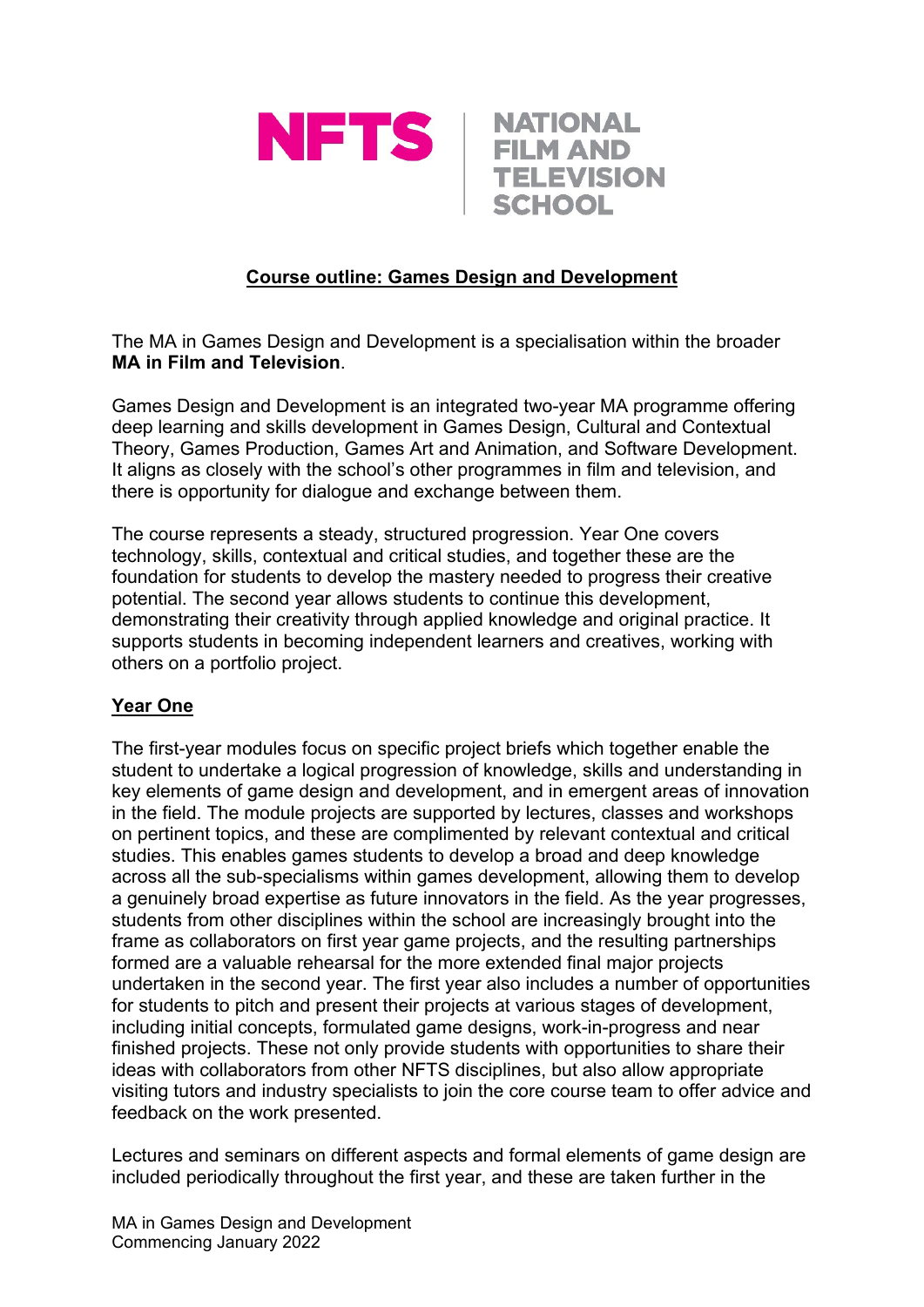'Games Analysis' module. In addition, a series of briefings on the games industry as a contemporary commercial environment culminates in the 'Business of Games' module which completes early in the second year, prior to major project development.

All students undertake a dissertation. The research and theoretical underpinning of this is initiated through tutorials and seminars throughout the first year leading to the submission of a two-thousand-word research or dissertation proposal. In common with all other programmes at the school, the full dissertation is to be developed and completed by a set date towards the end of the second year, and the work is supported through regular dissertation tutorials and seminars.

# **Year Two**

The second year is geared towards the production of the students' Final Major Projects: predominantly practical, but the work is complimented by master classes from industry specialists and further academic input from faculty. There are also short advanced cross-disciplinary workshops, some of them involving other NFTS departments, as well as more project focussed workshops in crucial aspects of game development, design and production management. We also invite in a stream of industry practitioners into the labs, not only to provide presentations of their latest work, but also to give students the benefit of one-to- one sessions with them in order to discuss their on-going projects.

In the first term, the 'Business of Games' module take place. This is an in-depth survey of the evolving commercial landscape of the games industry, featuring a series of high-powered seminars and lectures delivered by renowned specialists from the games business community, and culminating with a monthly one to ones with our Production tutor on creating a successful business plan.

Second year project development is structured around a series of measurable milestones: initially the student is encouraged to specify, document and present embryonic ideas, and these are carefully developed with the student into more tangible design specifications and initial prototypes. Students present their ideas to other specialisms within the school with a view to building the right team of peers to work alongside them from other departments, and where required occasionally from outside of the school.

# **Curriculum Components – Year One**

Games is a multi-disciplinary endeavour, and students need to acquire knowledge from a number of core disciplines. These include **Design**, **Producing**, **Art and Animation Asset Creation**, **Programming and Technology** and **Cultural/Contextual Theory**. While these are not explicitly taught units or modules, elements of these disciplines run through course projects. Students gain knowledge of these areas through the experience of their projects, through taught workshops, lectures and seminar discussions, guided research and reading and – perhaps most importantly – through their own learning activities and individual studies. The areas which fall under these disciplines are listed here as a guide to what students should aim to know about and be able to apply through their practical projects and their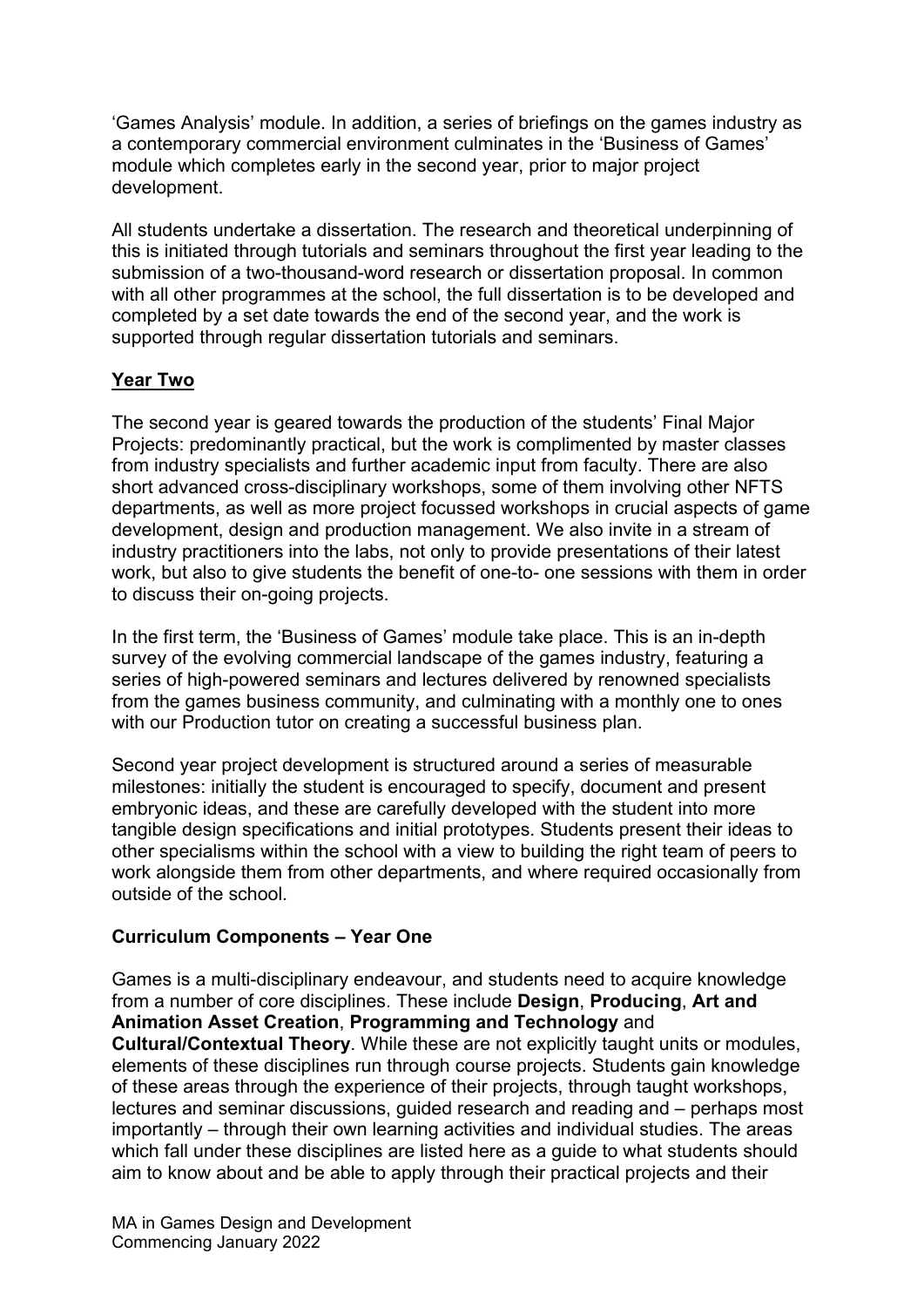theoretical research. Also included are some indicative reading suggestions, many of which are stocked in the school's library, or are available within the department.

### *Core Disciplines: Game Design*

Game design is a collision of disciplines and it is notoriously difficult to define. Indeed, game design covers an almost infinite variation of job descriptions. For our purposes, however, game design involves conceiving, defining, iterating, testing and managing both the creative and the technical aspects of game development. It involves concept development, structural specification, audience analysis, technical adaptation, documentation and communication. Key to the process is *innovation*! That is, developing new forms and formats; new ways to communicate, educate and entertain; and new ways of using digital media to engage audiences with meaning and purpose.

Key Topics

- **Creativity and innovation**
- Narrative theory, story development and character creation
- **Game genres and game mechanics**
- **Game design documentation**
- **Prototyping strategies**
- 2D and 3D Level design, architecture and layout
- **Control systems and interactivity**
- Game mechanics
- **Interactive narrative**
- **EXEC** Cinematography and Camera Control
- Game audio
- Augmented Reality, Virtual Reality and Transmedia
- Non-Digital Games

### *Core Disciplines: Cultural and Contextual Theory*

Games and interactive media are a vibrant area for academic research and scholarship. The course embraces these debates and encourages students to engage with them. Such a cultural and contextual reflection on games compliments project-development, encouraging students to see their work as situated within those debates facing games as an industry and games as a medium generally. The lectures, discussions and research areas compliment, extend and broaden elements students encounter in the core NFTS Screen Arts programme and offer and interactive media specific context.

#### Key Topics

- **Evolution and Psychology of Play**
- Narrative Forms and Fictional Spaces
- Realism, Illusion and Synthesis
- **Interactivity in Art, Design and Media**
- **Spectatorship and Participation**
- Violence, Social Responsibility and Censorship in Games
- **Postmodernism and Games**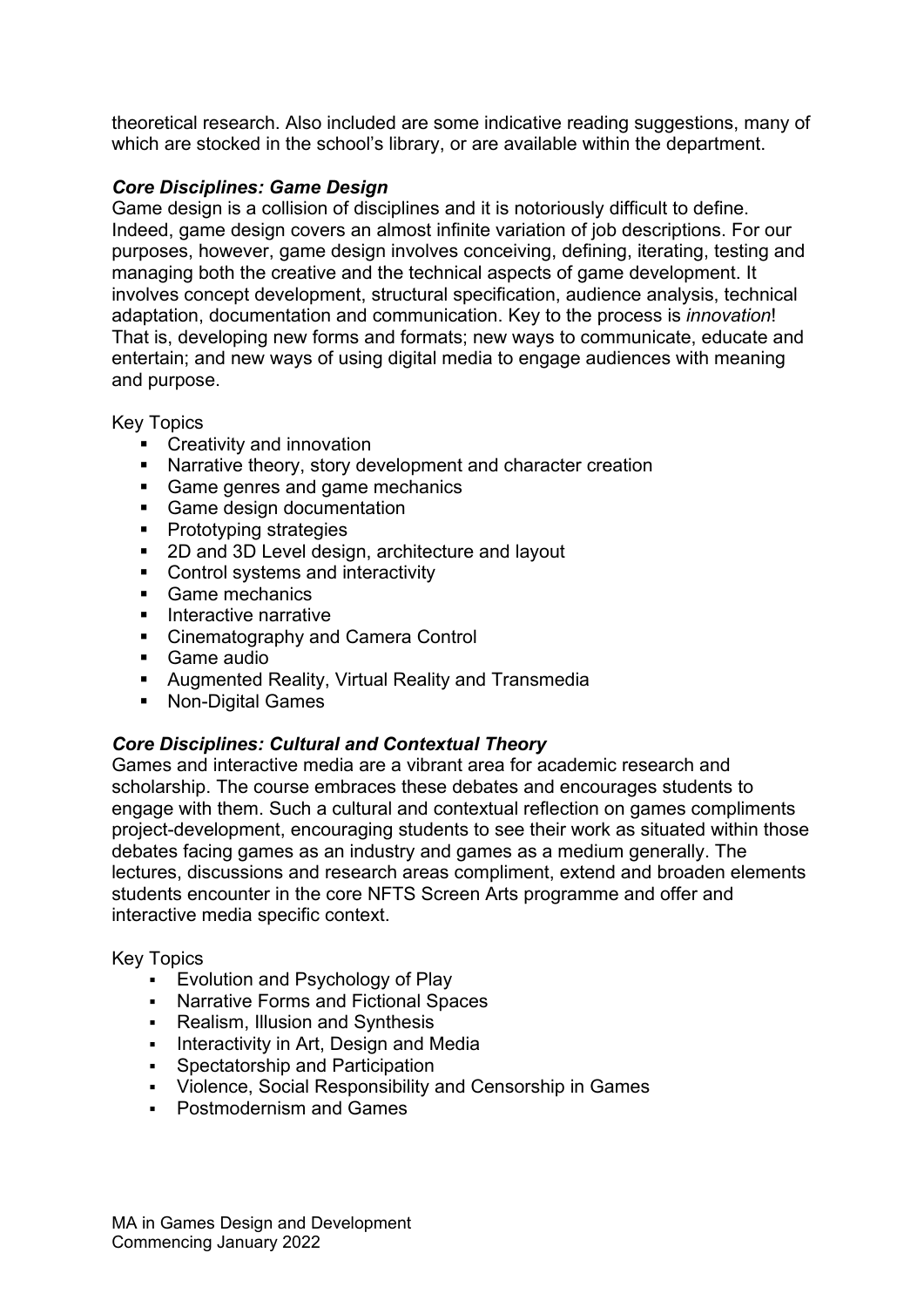### *Core Disciplines: Game Production*

Students need a solid grounding in games production processes, project management, and industry business models. Some of this is addressed through visiting lectures by industry practitioners in both Triple-A and Indie games, and this is further supported by developing students' practical expertise in scoping and managing their own projects, as well as critically appraising their creative and commercial viability in the contemporary market.

Key Topics

- Games Industry overview
- **•** Platforms and demographics
- **Games production process**
- Project Management and Development Strategies
- Asset Management and Version Control
- Testing and QA
- Introduction to business models and project finance
- Production Models in Film and Television
- The Changing Nature of the Game Development Team
- New Models of Game Development and Production
- 'Agile' Project Development
- **•** Project Planning and Work Flow
- **Managing creativity, teams and collaborative development**
- **•** Presentation and Pitching
- **•** Digital Marketing and Social Media
- Business and Finance

### *Core Disciplines – Game Art and Animation*

Game Art and Animation includes many skillsets and knowledge bases, many of them shared across other fields, such as Digital FX and Animation. A comprehensive knowledge of this area includes both the theory and the practice of traditional digital art and design. This incorporates aesthetics, art direction, technical asset creation, character development, 3D modelling, and the principles and practice of animation. The course features workshops in 3D modelling, digital art and animation, as well as traditional studies in observation and invention – including life-drawing.

Key Topics

- Research, storyboarding and visual presentation
- **-** Drawing
- **Design and composition**
- **Environments and Architectures**
- Character design
- **-** Animation
- Materials, Textures and Mapping
- Real-time Camera and Lighting
- **•** Particles, Shaders and Effects
- Rendering pipeline
- Game engine export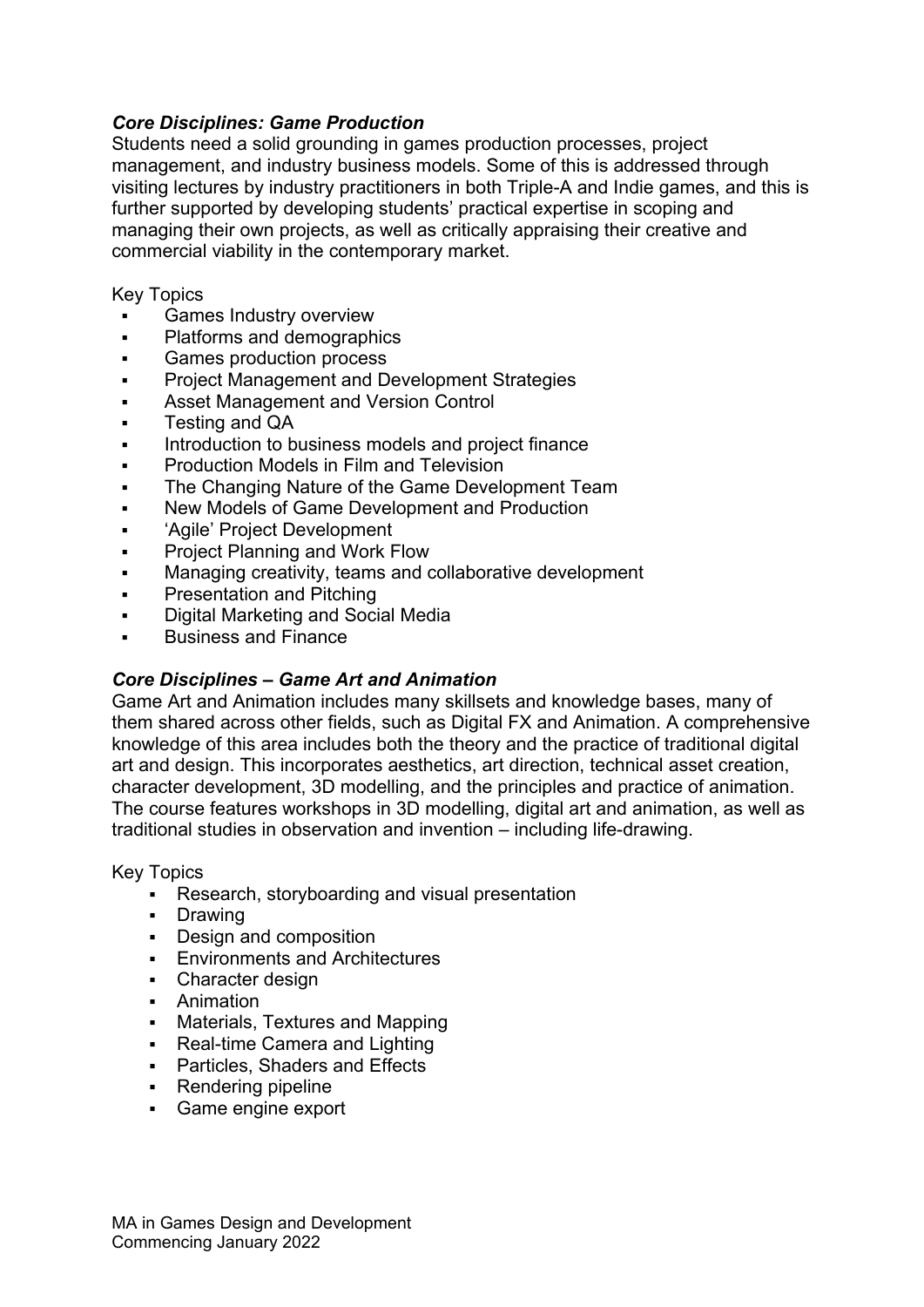# *Core Disciplines: Software Development and Technology*

Games are fundamentally computer programs, which manipulate and control audiovisual assets while responding meaningfully to player interaction through game peripherals. A fundamental understanding of programming (experience *and* practice in writing code) is critically important for games development. We do not expect graduates to become specialist software engineers, but the ability to program using a high-level scripting language (EG: C#) is an essential skill. This requires basic mathematical aptitude, a logical problem-solving approach, and plenty of practice, which is provided through the project briefs.

Key Topics

- Mathematics and Programming fundamentals
- Object Oriented Programming (OOP) and Component Based Design (CBD)
- Platforms
- Game System Architectures (Physics, AI, Animation, FX, Camera, Sound, UI etc)
- Scripting Languages
- **Unity Engine**

# *Project Briefs for Year One*

in Year One, students follow a sequential pathway of practical modules. Each module is accompanied by a detailed brief-document, outlining the module specifics and the assessment criteria, and this is provided to the student at the beginning of the module. Each module is designed to challenge and stimulate, and allows the student to apply the skills, knowledge and understanding developed on the course. Students are encouraged to explore new and emerging areas of games development. Some modules are undertaken as team projects within the games cohort, and most will call on assistance and involvement from other specialisms across the school where relevant.

Year One modules are the core practical work for the course. The accompanying Module Brief document specifies the module aims, learning objectives outcomes and assessment criteria. The modules are:

### **1. Hello World: Build a Playable Game Environment**

Using Maya, Unity and related software, students work in groups to collectively design and build a navigable 3D environment for a first-person perspective, singleplayer experience. The player must be able to interact with the environment meaningfully. Lighting should be expressive, the camera responsive, and audio should be embedded throughout.

The specific design and theme of the world is to be decided. Students should collectively design the environment alongside tutor guidance. Each student must respectfully negotiate which 'section' of the world they will build individually. Further, students are required to take on additional role(s) to support the project. Depending on the project, some roles may include:

- Technical Director / Pipeline
- **Level Design**
- Asset Manager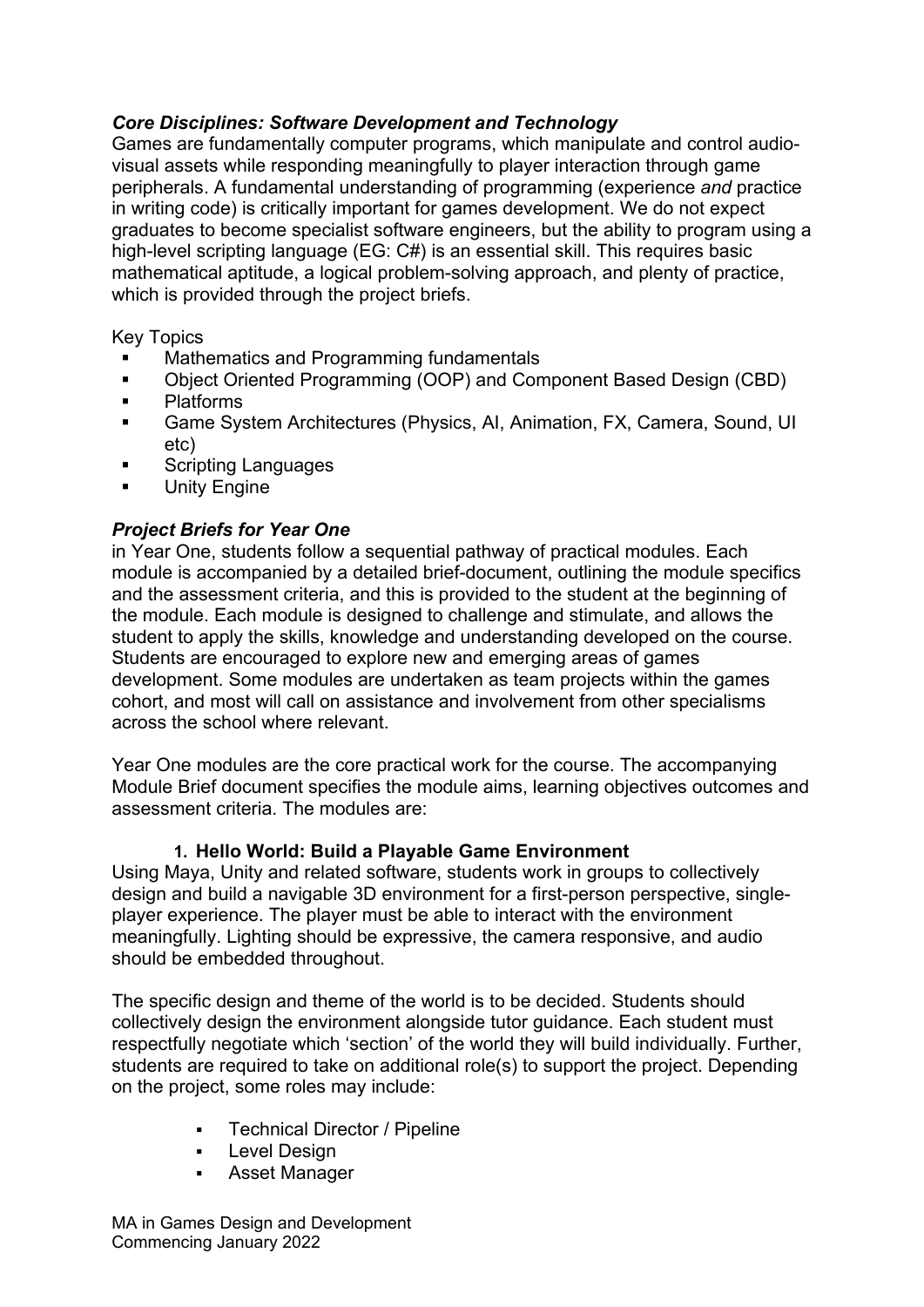- **Dynamics and Effects**
- **•** Vehicle Designer
- Camera & Lighting Designer
- Generic Elements / Props / Vegetation.
- Sound/Audio Designer

### **2. Code Camp: The Fundamentals of Programming**

Code Camp is an intensive module in games programming and in programming fundamentals more generally. The module explores C# as a scripting language and its use inside the Unity engine for creating gameplay. Critical concepts are explored, such as variables, functions, loops, classes, components and more. Students work individually by applying their programming knowledge to create a short, mechanicsdriven experience.

# **3. App Factory: Design and Build a Mobile Game**

Using Unity and related tools (Such as Maya and Photoshop), students work individually within the games cohort to design and implement a mechanics-focused game for a mobile device, either iOS or Android (or both). Students should arrive at a feasible design with guidance from tutors and then implement that design, creatively applying their coding and development skills.

### **4. Synthespians: Create an Interactive Drama**

In Synthespians, students work individually within the games cohort to develop a short, story-driven experience featuring one or more interactive 3D characters. The game must be compatible for desktop computers and it should be based on the creative interpretation of a culturally significant art work or an event that impacts the human situation. This module challenges and encourages students to deliver an engaging story expressed through animated and interactive 3D characters. Students are welcome to create the game for VR (Oculus Rift).

### **5. Moments of Consequence: Gaming and Experiences**

Using the technical knowledge and creative skills from previous modules, students work collectively in small teams within the cohort. Each team must negotiate a design and build a dramatic, interactive experience in collaboration with screenwriters, producers, production designers, sound designers and DFX artists where appropriate. This is primarily an exercise in drama and its orchestration through interactivity; an ambitious, multidisciplinary culmination of the first year's work.

### **Curriculum Components – Year Two**

Year Two is focused primarily on the production of the Final Major Project (FMP) (aka Graduation Projects), alongside workshops and skills development. The FMP represents the culmination of student skills and knowledge applied to a single, dedicated game project showcasing their creativity and learning. Engagement with other MA disciplines at the NFTS is encouraged and facilitated during development to provide additional expertise in specific areas and for additional creative resources, both conceptually and practically.

Contextual work continues with Dissertation Development Workshops running during the second year, culminating in the final dissertations before the start of the final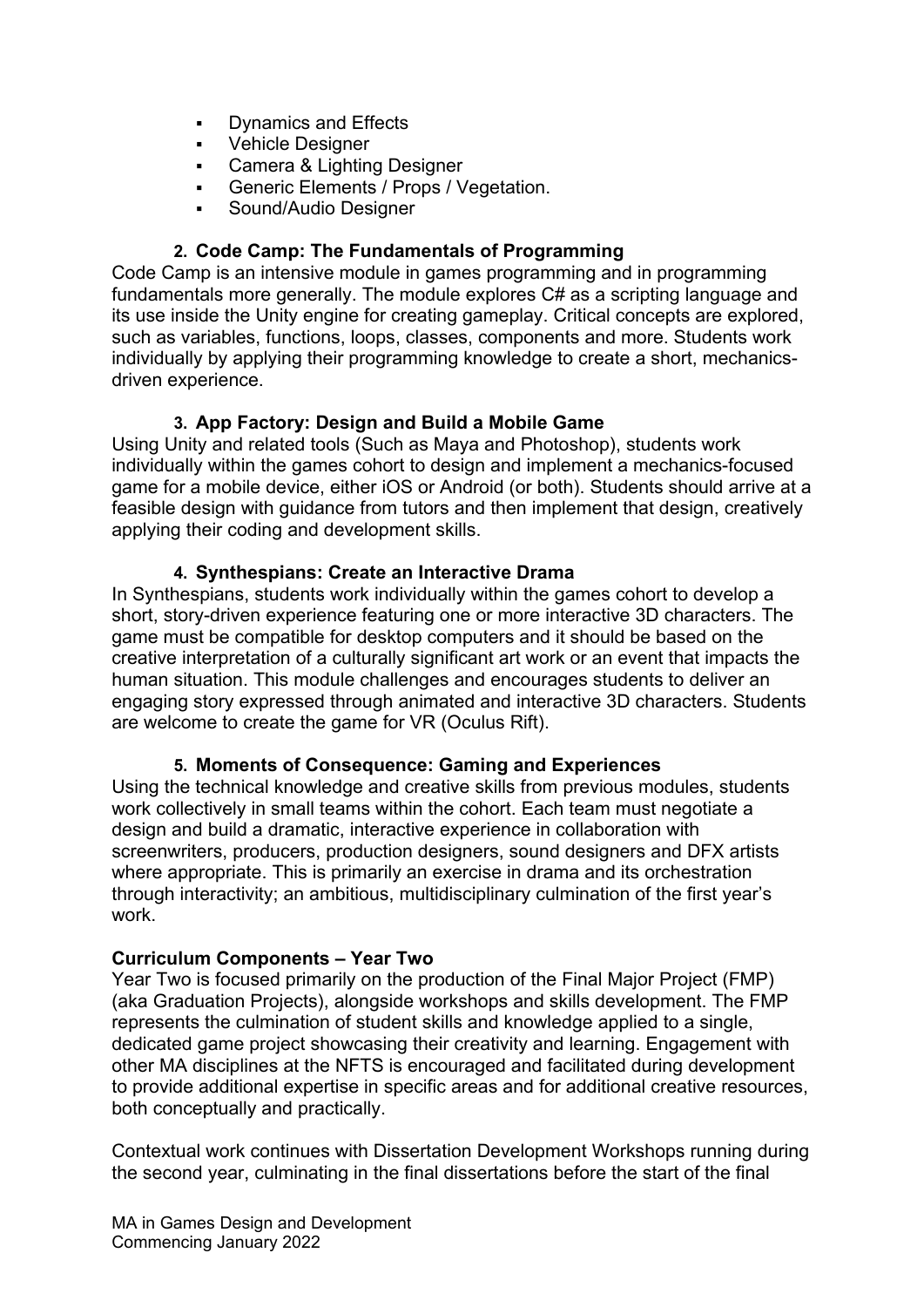term. Career development workshops are offered in the final term, with a combination of industry visits, career advice and CV/Portfolio development sessions.

# *Final Major Project*

The project follows a phased approach to game development:

- **F** research and concept development
- **EXECTED** creative and technical research
- **qame design specification**
- **•** production planning, pipeline and tools specification
- art asset and code development
- technical integration and implementation
- **i** iterative project builds
- $\blacksquare$  testing and tuning
- **final version**

Each project is allocated a modest budget that may be used to buy additional technical expertise, additional art assets, voice talent, or any other element necessary to make cost-effective contributions. Students are strongly encouraged to engage and collaborate with other specialist film and television disciplines at the NFTS, for example cinematography, sound design, production, animation, composing, SFX/VFX and others.

### **The Final Major Project provides students with:**

- a supportive framework for conception, design and development of projects<br>• orrofessional level self-management skills, initiative and team working
- professional level self-management skills, initiative and team working
- an opportunity for the development, demonstration and implementation of creative vision, high production value and technical excellence
- in-depth working experience of the game development process

A detailed project specification and development protocol is separately provided to year 2 students, including assessment criteria and project presentation format.

### *Additional Curriculum Components*

FMP work will be supported by tutorials, progress workshops and group seminars delivered by tutors and specialist practitioners at each stage. Students are encouraged to share resources, expertise and best practice with the rest of their cohort. In addition, students will learn the following where applicable:

# **(Production Focused)**

- **Team building and team working**
- $\blacksquare$  Intellectual property and legal frameworks
- Audiences and markets
- Marketing and Promotion
- **Working with performers**
- Contracts

### **(Design Focused**)

- Level and World design
- Cameras, Control systems and Interfaces
- **Game Design Concepts**